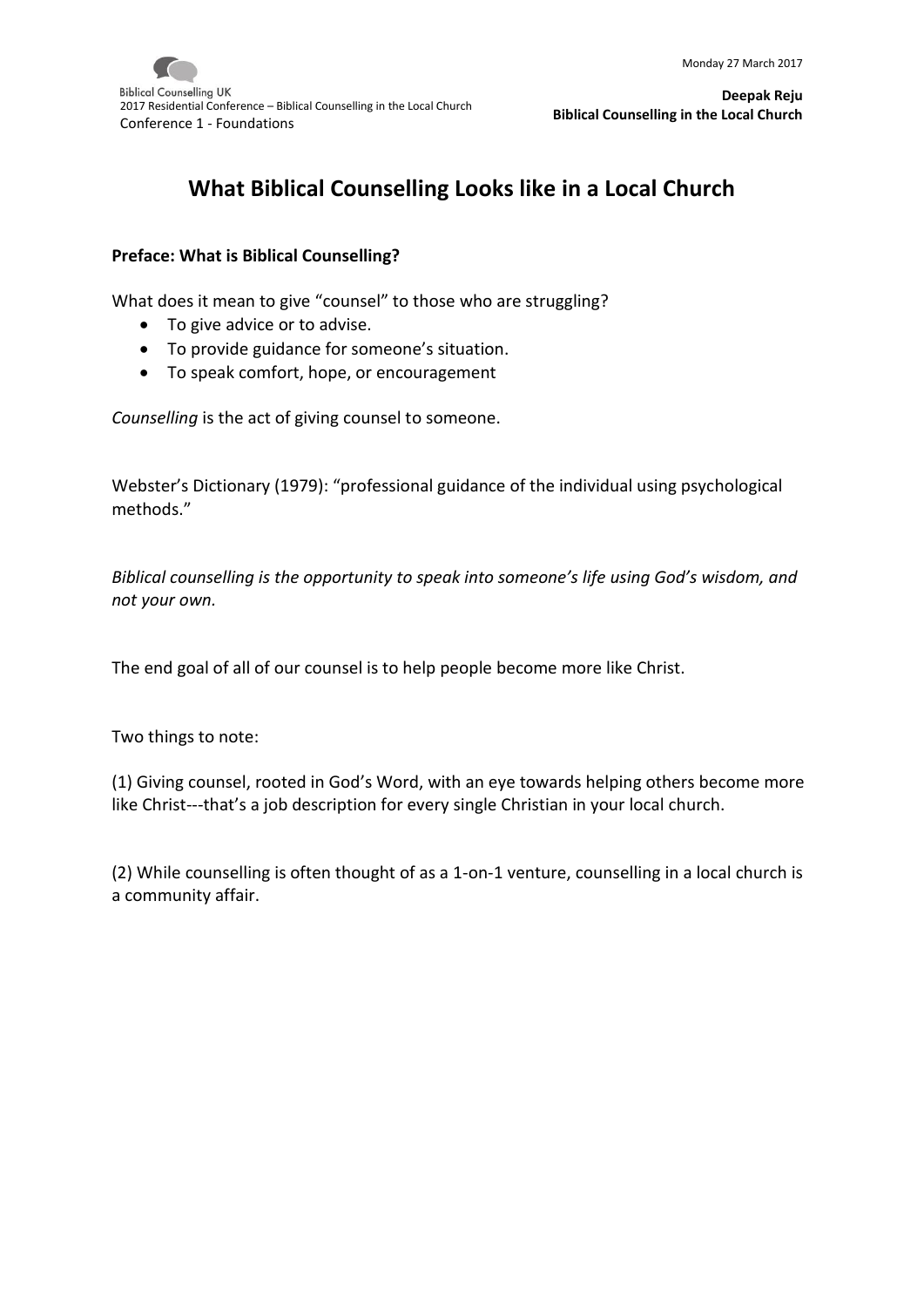## **What Does Counselling within a Local Church Look like?**

**1. Training the members is a chief goal.** 

## **2. What Do I Teach?**

Teach biblical counselling *right out of the Bible*.

We want to teach counselling *right out of a box*.

- CCEF's *How People Change* and *Instruments in the Redeemer's Hands* small group workbooks and chapter books.
- CCEF is now coming out with DVDs on specific topics, which includes 4 to 5 talks, and an accompanying workbook. Example: a class on psychiatric diagnosis from a Christian perspective.

## **3. How Do I Teach? Crop dusting.**

Crop dusting becomes a useful word-picture what we want to do in the congregation. There is not just one way to do training. There are a variety of ways to do this.

#### *8 ways to train in your church*

- Small Groups.
- Training class.
- Sunday school.
- Public Teaching.
- $\bullet$  In the counselling room advocates.
- Pastor-Elder-Leadership training.